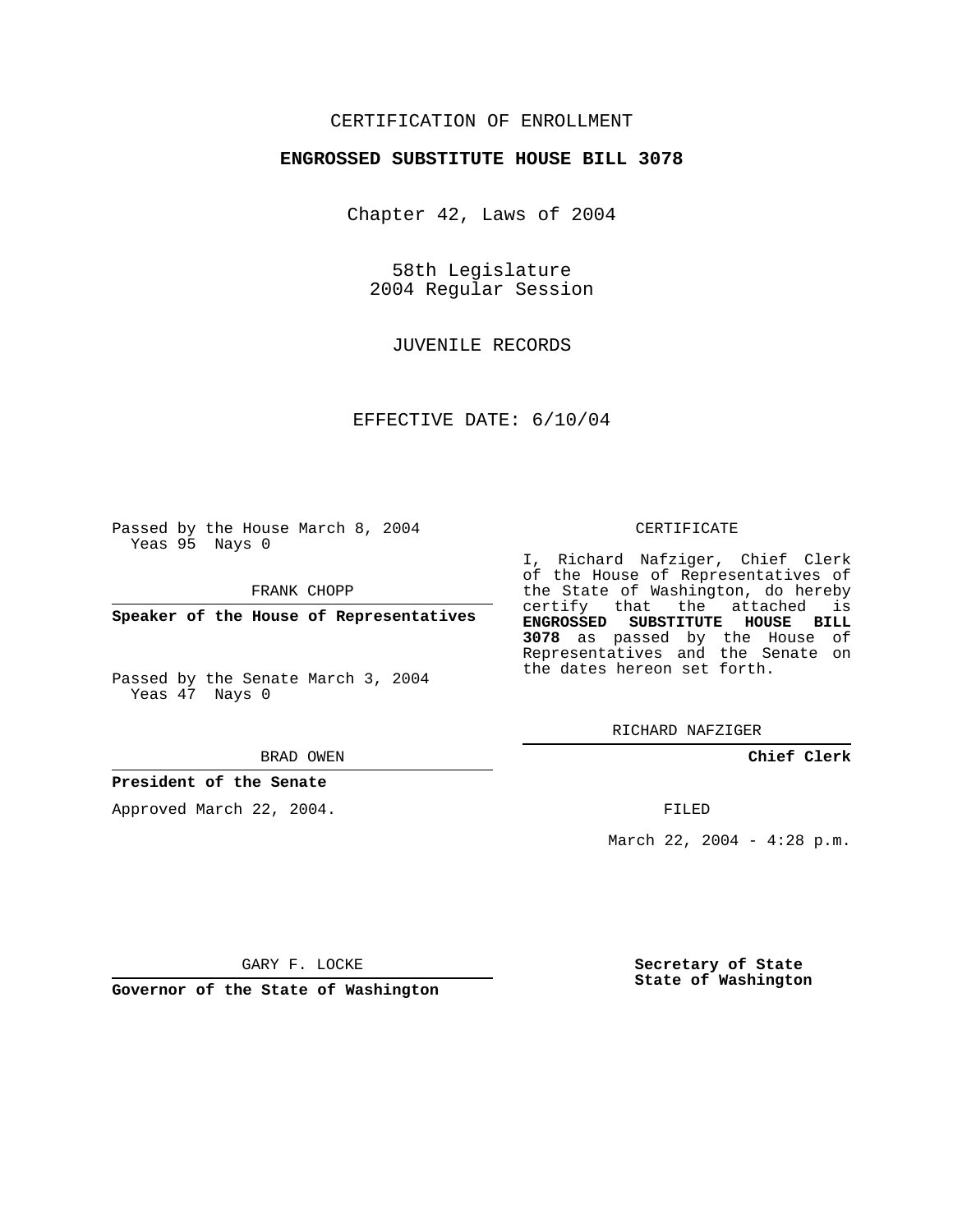# **ENGROSSED SUBSTITUTE HOUSE BILL 3078** \_\_\_\_\_\_\_\_\_\_\_\_\_\_\_\_\_\_\_\_\_\_\_\_\_\_\_\_\_\_\_\_\_\_\_\_\_\_\_\_\_\_\_\_\_

\_\_\_\_\_\_\_\_\_\_\_\_\_\_\_\_\_\_\_\_\_\_\_\_\_\_\_\_\_\_\_\_\_\_\_\_\_\_\_\_\_\_\_\_\_

AS AMENDED BY THE SENATE

Passed Legislature - 2004 Regular Session

## **State of Washington 58th Legislature 2004 Regular Session**

**By** House Committee on Juvenile Justice & Family Law (originally sponsored by Representatives Dickerson, Boldt, Flannigan, Kagi and Pettigrew)

READ FIRST TIME 02/06/04.

1 AN ACT Relating to sealing juvenile records; and reenacting and 2 amending RCW 13.50.050.

3 BE IT ENACTED BY THE LEGISLATURE OF THE STATE OF WASHINGTON:

 4 **Sec. 1.** RCW 13.50.050 and 2001 c 175 s 1, 2001 c 174 s 1, and 2001 5 c 49 s 2 are each reenacted and amended to read as follows:

 6 (1) This section governs records relating to the commission of 7 juvenile offenses, including records relating to diversions.

 8 (2) The official juvenile court file of any alleged or proven 9 juvenile offender shall be open to public inspection, unless sealed 10 pursuant to subsection (12) of this section.

11 (3) All records other than the official juvenile court file are 12 confidential and may be released only as provided in this section, RCW 13 13.50.010, 13.40.215, and 4.24.550.

 (4) Except as otherwise provided in this section and RCW 13.50.010, records retained or produced by any juvenile justice or care agency may be released to other participants in the juvenile justice or care system only when an investigation or case involving the juvenile in question is being pursued by the other participant or when that other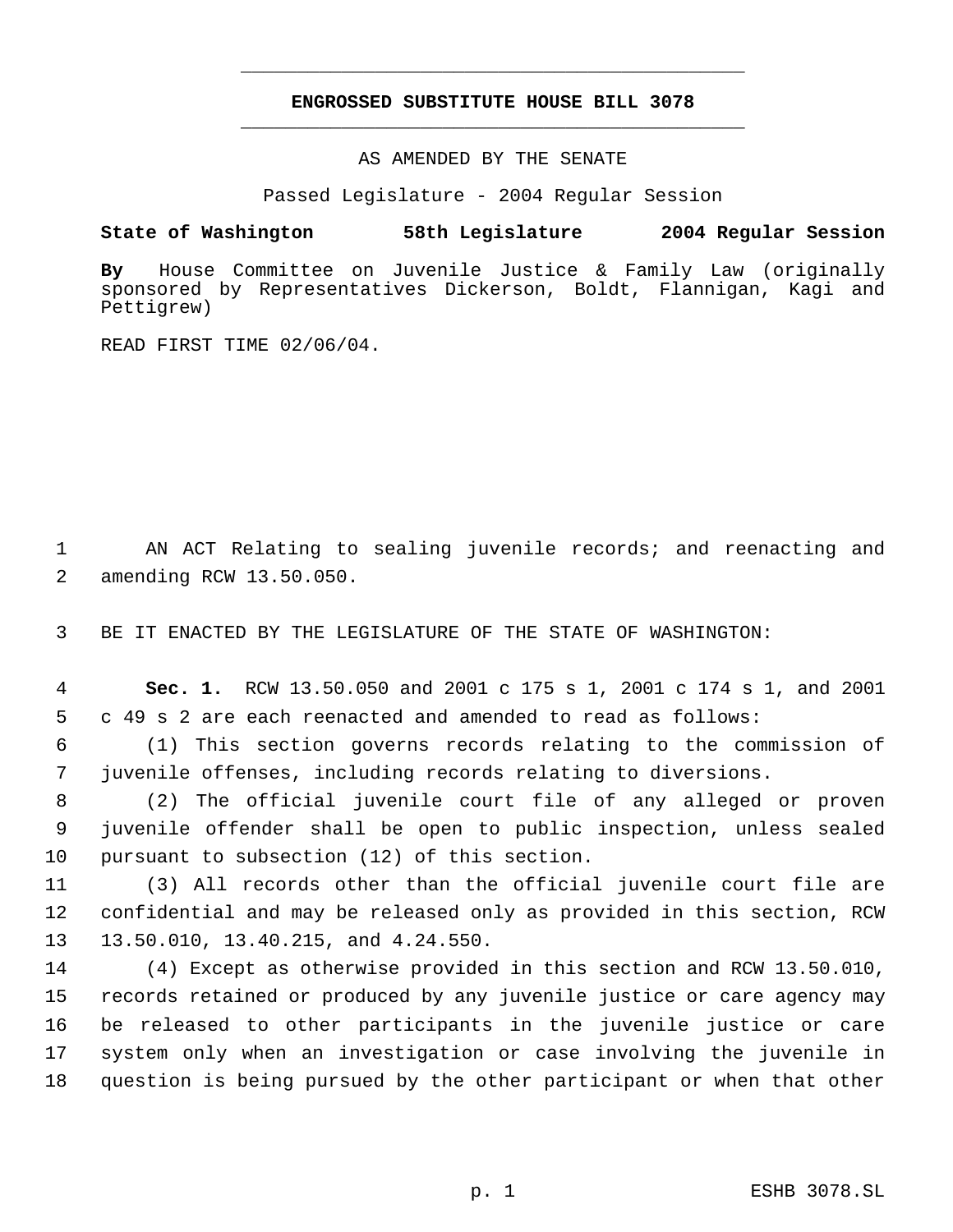participant is assigned the responsibility for supervising the juvenile.

 (5) Except as provided in RCW 4.24.550, information not in an official juvenile court file concerning a juvenile or a juvenile's family may be released to the public only when that information could not reasonably be expected to identify the juvenile or the juvenile's family.

 (6) Notwithstanding any other provision of this chapter, the release, to the juvenile or his or her attorney, of law enforcement and prosecuting attorneys' records pertaining to investigation, diversion, and prosecution of juvenile offenses shall be governed by the rules of discovery and other rules of law applicable in adult criminal investigations and prosecutions.

 (7) Upon the decision to arrest or the arrest, law enforcement and prosecuting attorneys may cooperate with schools in releasing information to a school pertaining to the investigation, diversion, and prosecution of a juvenile attending the school. Upon the decision to arrest or the arrest, incident reports may be released unless releasing the records would jeopardize the investigation or prosecution or endanger witnesses. If release of incident reports would jeopardize the investigation or prosecution or endanger witnesses, law enforcement and prosecuting attorneys may release information to the maximum extent possible to assist schools in protecting other students, staff, and school property.

 (8) The juvenile court and the prosecutor may set up and maintain a central record-keeping system which may receive information on all alleged juvenile offenders against whom a complaint has been filed pursuant to RCW 13.40.070 whether or not their cases are currently pending before the court. The central record-keeping system may be computerized. If a complaint has been referred to a diversion unit, the diversion unit shall promptly report to the juvenile court or the prosecuting attorney when the juvenile has agreed to diversion. An offense shall not be reported as criminal history in any central record-keeping system without notification by the diversion unit of the date on which the offender agreed to diversion.

 (9) Upon request of the victim of a crime or the victim's immediate family, the identity of an alleged or proven juvenile offender alleged or found to have committed a crime against the victim and the identity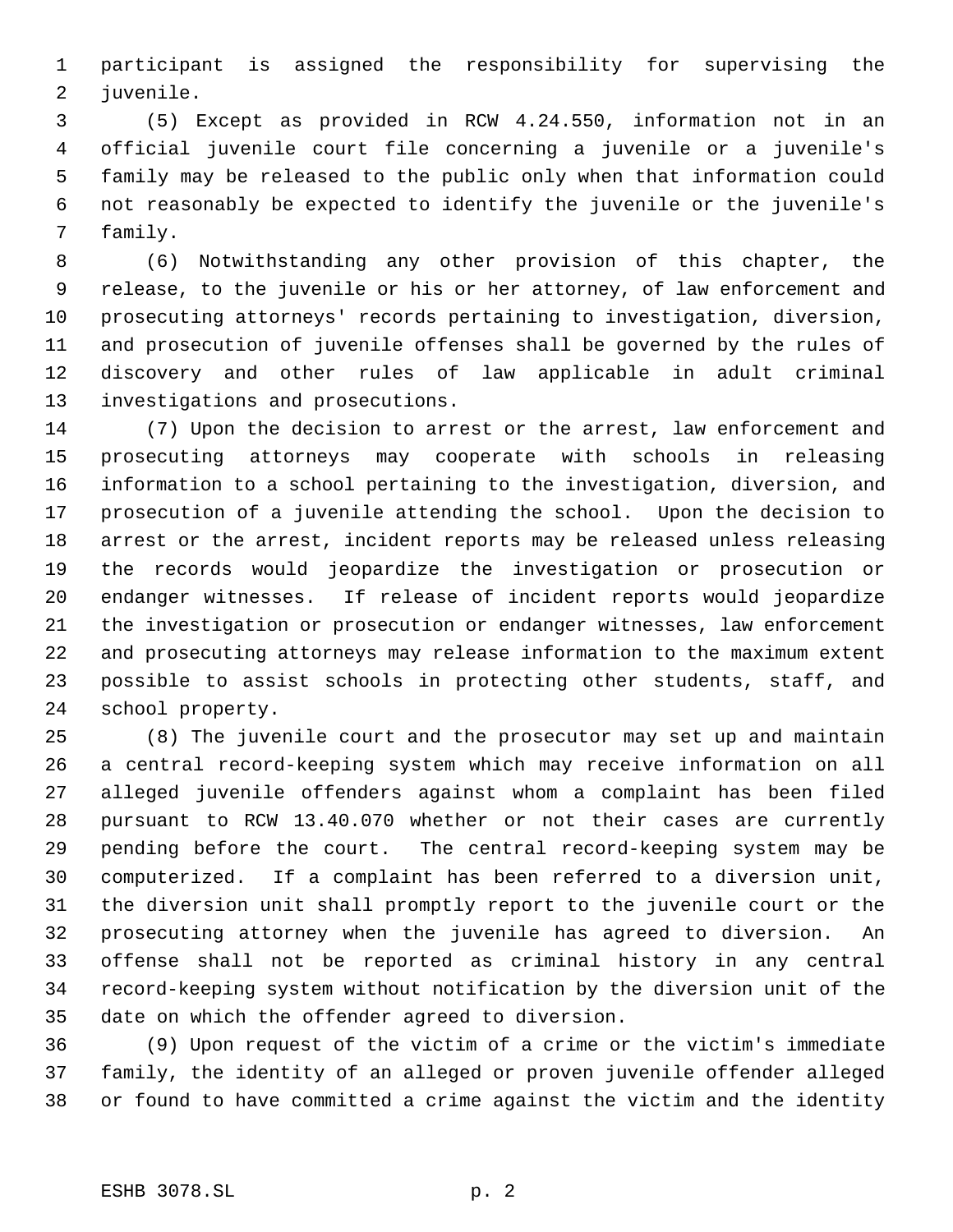of the alleged or proven juvenile offender's parent, guardian, or custodian and the circumstance of the alleged or proven crime shall be released to the victim of the crime or the victim's immediate family.

 (10) Subject to the rules of discovery applicable in adult criminal prosecutions, the juvenile offense records of an adult criminal defendant or witness in an adult criminal proceeding shall be released upon request to prosecution and defense counsel after a charge has actually been filed. The juvenile offense records of any adult convicted of a crime and placed under the supervision of the adult corrections system shall be released upon request to the adult corrections system.

 (11) In any case in which an information has been filed pursuant to RCW 13.40.100 or a complaint has been filed with the prosecutor and referred for diversion pursuant to RCW 13.40.070, the person the subject of the information or complaint may file a motion with the court to have the court vacate its order and findings, if any, and, subject to subsection (23) of this section, order the sealing of the official juvenile court file, the social file, and records of the court and of any other agency in the case.

 (12) The court shall not grant any motion to seal records made pursuant to subsection (11) of this section that is filed on or after July 1, 1997, unless it finds that:

 (a) For class B offenses other than sex offenses, since the last date of release from confinement, including full-time residential treatment, if any, or entry of disposition, the person has spent  $((ten))$  five consecutive years in the community without committing any offense or crime that subsequently results in conviction. For class C offenses other than sex offenses, since the last date of release from confinement, including full-time residential treatment, if any, or 30 entry of disposition, the person has spent  $((five))$  two consecutive years in the community without committing any offense or crime that subsequently results in conviction. For gross misdemeanors and misdemeanors, since the last date of release from confinement, including full-time residential treatment, if any, or entry of disposition, the person has spent two consecutive years in the community without committing any offense or crime that subsequently 37 results in conviction ((and the person is at least eighteen years old. 38 For gross misdemeanors, since the last date of release from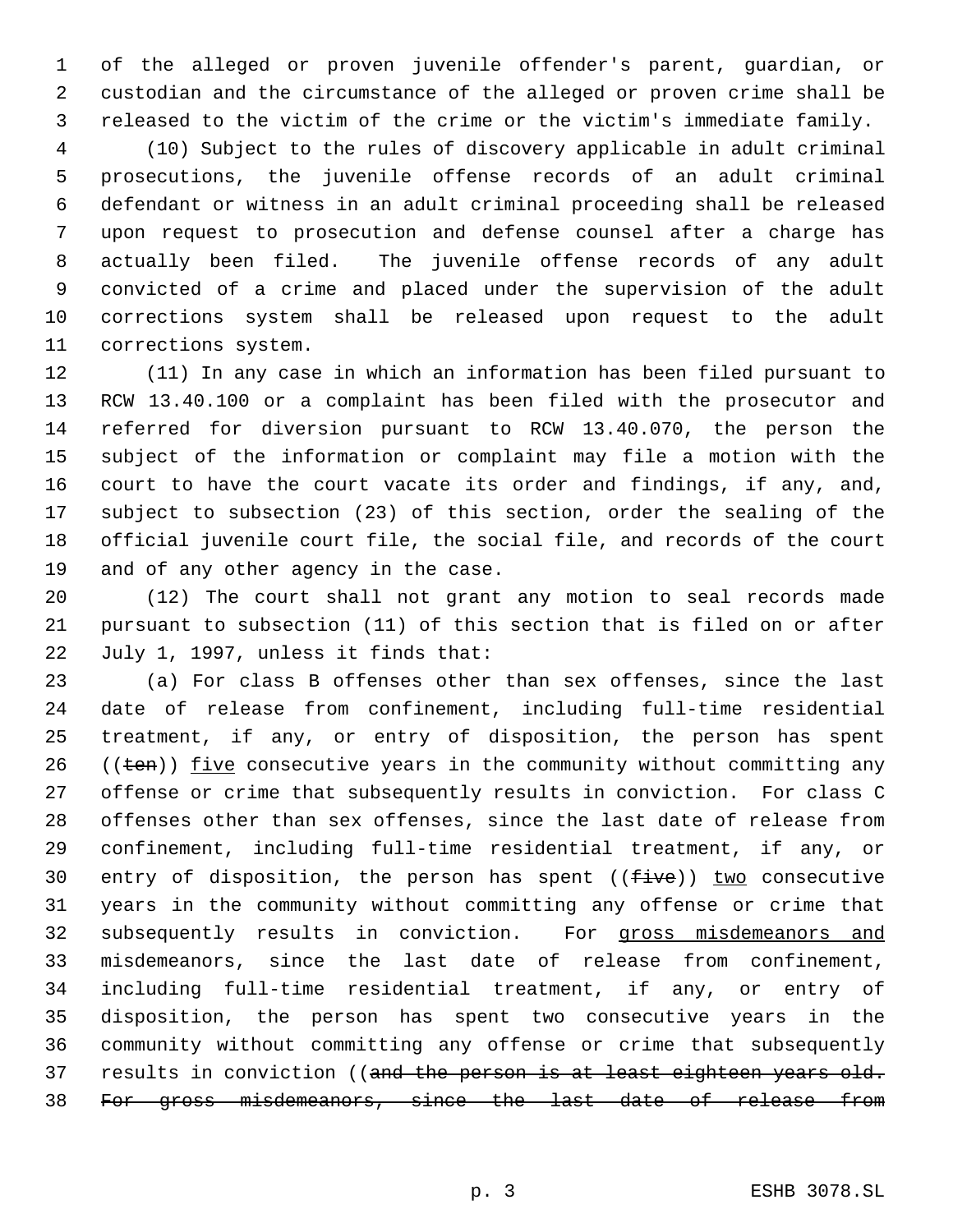confinement, including full-time residential treatment, if any, or 2 entry of disposition, the person has spent three consecutive years in the community without committing any offense or crime that subsequently 4 results in conviction and the person is at least eighteen years old)). For diversions, since completion of the diversion agreement, the person has spent two consecutive years in the community without committing any offense or crime that subsequently results in conviction or diversion 8 ((and the person is at least eighteen years old));

 (b) No proceeding is pending against the moving party seeking the conviction of a juvenile offense or a criminal offense;

 (c) No proceeding is pending seeking the formation of a diversion agreement with that person;

 (d) The person has not been convicted of a class A or sex offense; and

(e) Full restitution has been paid.

 (13) The person making a motion pursuant to subsection (11) of this section shall give reasonable notice of the motion to the prosecution and to any person or agency whose files are sought to be sealed.

 (14) If the court grants the motion to seal made pursuant to subsection (11) of this section, it shall, subject to subsection (23) of this section, order sealed the official juvenile court file, the social file, and other records relating to the case as are named in the order. Thereafter, the proceedings in the case shall be treated as if they never occurred, and the subject of the records may reply accordingly to any inquiry about the events, records of which are sealed. Any agency shall reply to any inquiry concerning confidential or sealed records that records are confidential, and no information can be given about the existence or nonexistence of records concerning an individual.

 (15) Inspection of the files and records included in the order to seal may thereafter be permitted only by order of the court upon motion made by the person who is the subject of the information or complaint, except as otherwise provided in RCW 13.50.010(8) and subsection (23) of this section.

 (16) Any adjudication of a juvenile offense or a crime subsequent to sealing has the effect of nullifying the sealing order. Any charging of an adult felony subsequent to the sealing has the effect of nullifying the sealing order for the purposes of chapter 9.94A RCW.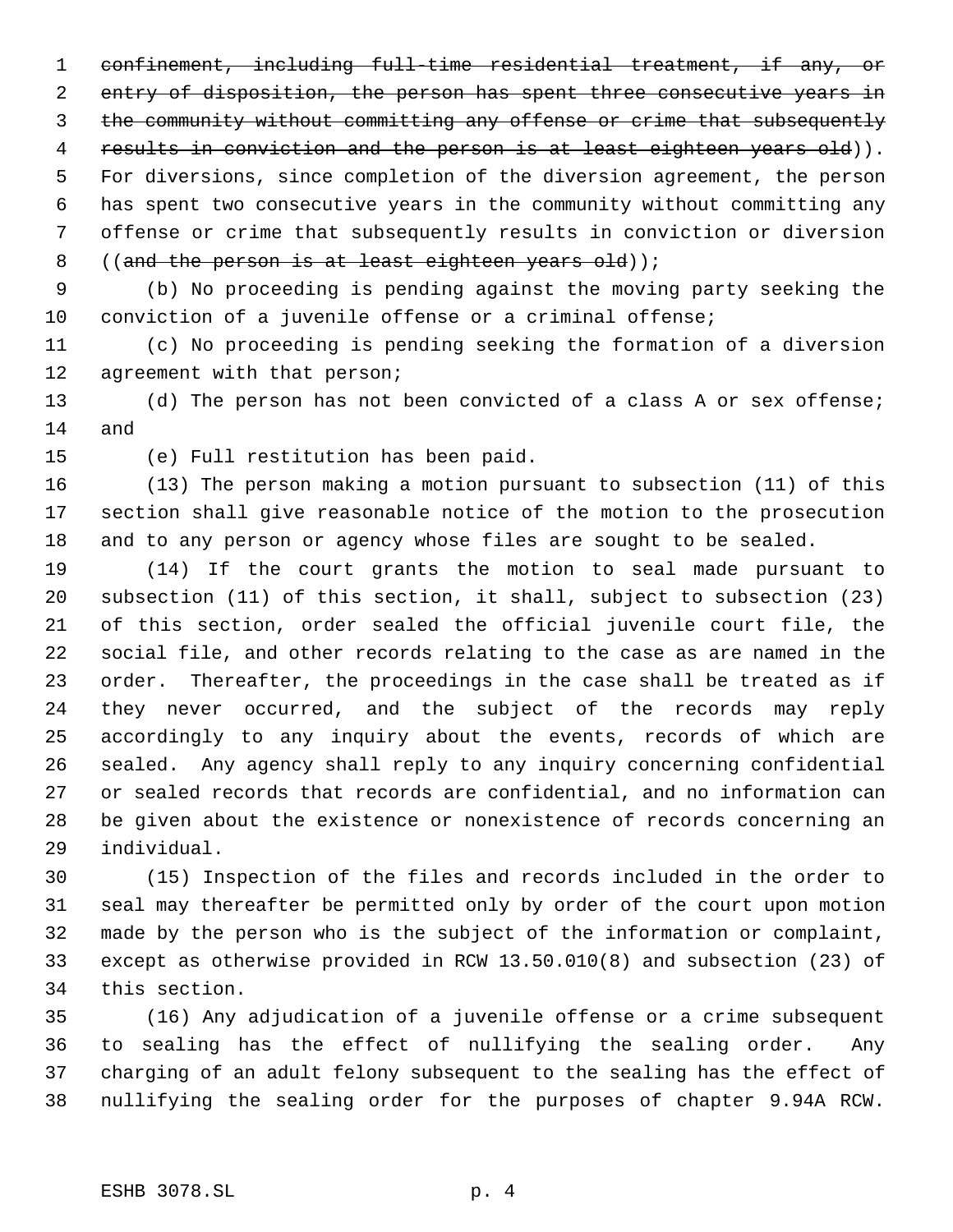1 The administrative office of the courts shall ensure that the superior court judicial information system provides prosecutors access to information on the existence of sealed juvenile records.

 (17)(a) A person eighteen years of age or older whose criminal history consists of only one referral for diversion may request that the court order the records in that case destroyed. The request shall be granted, subject to subsection (23) of this section, if the court finds that two years have elapsed since completion of the diversion agreement.

 (b) A person twenty-three years of age or older whose criminal history consists of only referrals for diversion may request that the court order the records in those cases destroyed. The request shall be granted, subject to subsection (23) of this section, if the court finds that all diversion agreements have been successfully completed and no proceeding is pending against the person seeking the conviction of a criminal offense.

 (18) If the court grants the motion to destroy records made pursuant to subsection (17) of this section, it shall, subject to subsection (23) of this section, order the official juvenile court file, the social file, and any other records named in the order to be destroyed.

 (19) The person making the motion pursuant to subsection (17) of this section shall give reasonable notice of the motion to the prosecuting attorney and to any agency whose records are sought to be destroyed.

 (20) Any juvenile to whom the provisions of this section may apply shall be given written notice of his or her rights under this section at the time of his or her disposition hearing or during the diversion process.

 (21) Nothing in this section may be construed to prevent a crime victim or a member of the victim's family from divulging the identity of the alleged or proven juvenile offender or his or her family when necessary in a civil proceeding.

 (22) Any juvenile justice or care agency may, subject to the limitations in subsection (23) of this section and (a) and (b) of this subsection, develop procedures for the routine destruction of records relating to juvenile offenses and diversions.